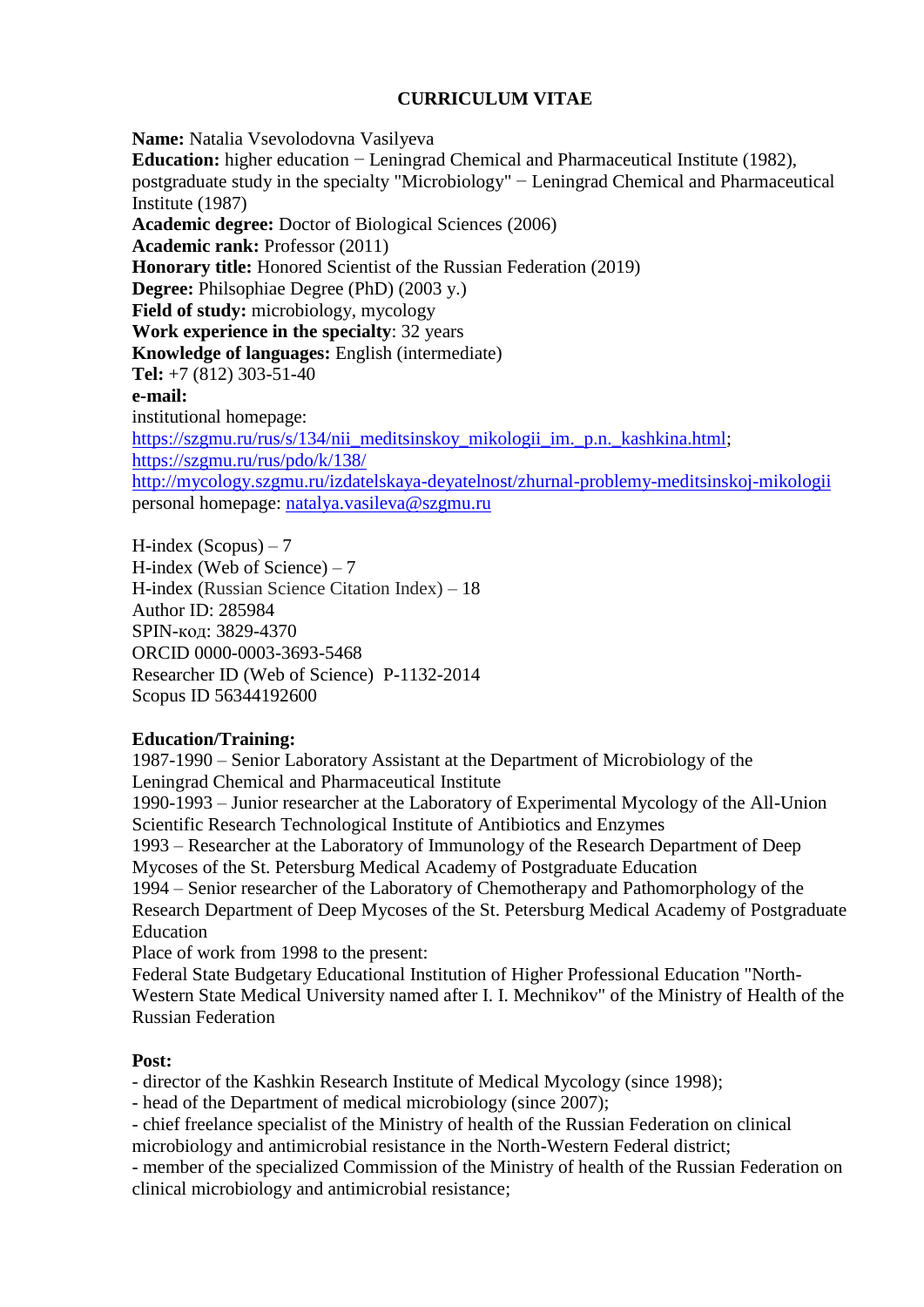- head of the working group on Microbiology of the Federal educational and methodological Association in the field of higher education for an enlarged group of professions, specialties and training areas 32.00.00 health Sciences and preventive medicine;

- member of the Board of the Department of the all-Russian scientific and practical society of epidemiologists, microbiologists and parasitologists in Saint Petersburg and the Leningrad region;

- chairman of the problem commission "Epidemiology, prevention, diagnosis and treatment of infectious (bacterial, viral, mycotic, parasitic and related to medical care) and some noncommunicable diseases";

- chief editor of the journal " Problems of medical Mycology»;

- chairman of the scientific council of the Kashkin Research Institute of Medical Mycology;

- member of the academic council of the University;

- member of the academic council of the medical and preventive faculty of the University;

- director of the Chinese-Russian Institute of infections and immunity of Harbin medical University;

- responsible for the direction of activity of the I.I. Mechnikov NWSMU associated with participation in the work of the Russian-Chinese Association of medical universities; - organizer of annual scientific and practical conferences (including international ones) on medical microbiology, epidemiology, clinical mycology and immunology (Kashkin readings).

## **Management of dissertation research in the specialties "Mycology", "Microbiology**":

- number of defended dissertations - 16,

- number of dissertations currently being carried out - 7

## **Participation in scientific research:**

- International society of clinical and veterinary mycologists (international Society of Human and Animal Mycology – ISHAM);
- European Society of Clinical Microbiology and Infectious Diseases (ESCMID);
- all-Russian Scientific and Practical Society of Epidemiologists, Microbiologists and Parasitologists;
- Interregional Association for Clinical Microbiology and Antimicrobial Chemotherapy.

**Publications:** more than 650 works, including in the SCOPUS database (28) and RSCI (269); 5 monographs, 3 chapters in national manuals on mycology, pulmonology and allergology, 17 textbooks, methodological (2) and clinical recommendations (2), including national (1), 5 patents and 2 diplomas for discovery.

#### **Key publications in the journal topics:**

1. Ivan M Pchelin, Daniil V Azarov, Maria A Churina, Sergey G Scherbak, Svetlana V Apalko, **Natalya V Vasilyeva**, Anastasia E Taraskina. Species boundaries in the Trichophyton mentagrophytes / T. interdigitale species complex. Med Mycol. 2019 Aug 1; 57 (6): 781-789. doi: 10.1093/mmy/myy115.

2. Kosgey JC, Jia L, Fang Y, Yang J, Gao L, Wang J, Nyamao R, Cheteu M, Tong D5, Wekesa V, **Vasilyeva N,** Zhang F. Probiotics as antifungal agents: Experimental confirmation and future prospects. Journal of Microbiological Methods. 2019, 162, 28-37 doi.org/10.1016/j.mimet.2019.05.001

3. Ivan M Pchelin, Daniil V Azarov, Maria A Churina, Igor A Ryabinin, Irina V Vibornova, Svetlana V Apalko, Alexander N Kruglov, Andrey M Sarana, Anastasia E Taraskina, **Natalya V Vasilyeva**. Whole genome sequence of first *Candida auris* strain, isolated in Russia. Medical Mycology. 2020; 58 (3): 414-416. doi.org/10.1093/mmy/myz078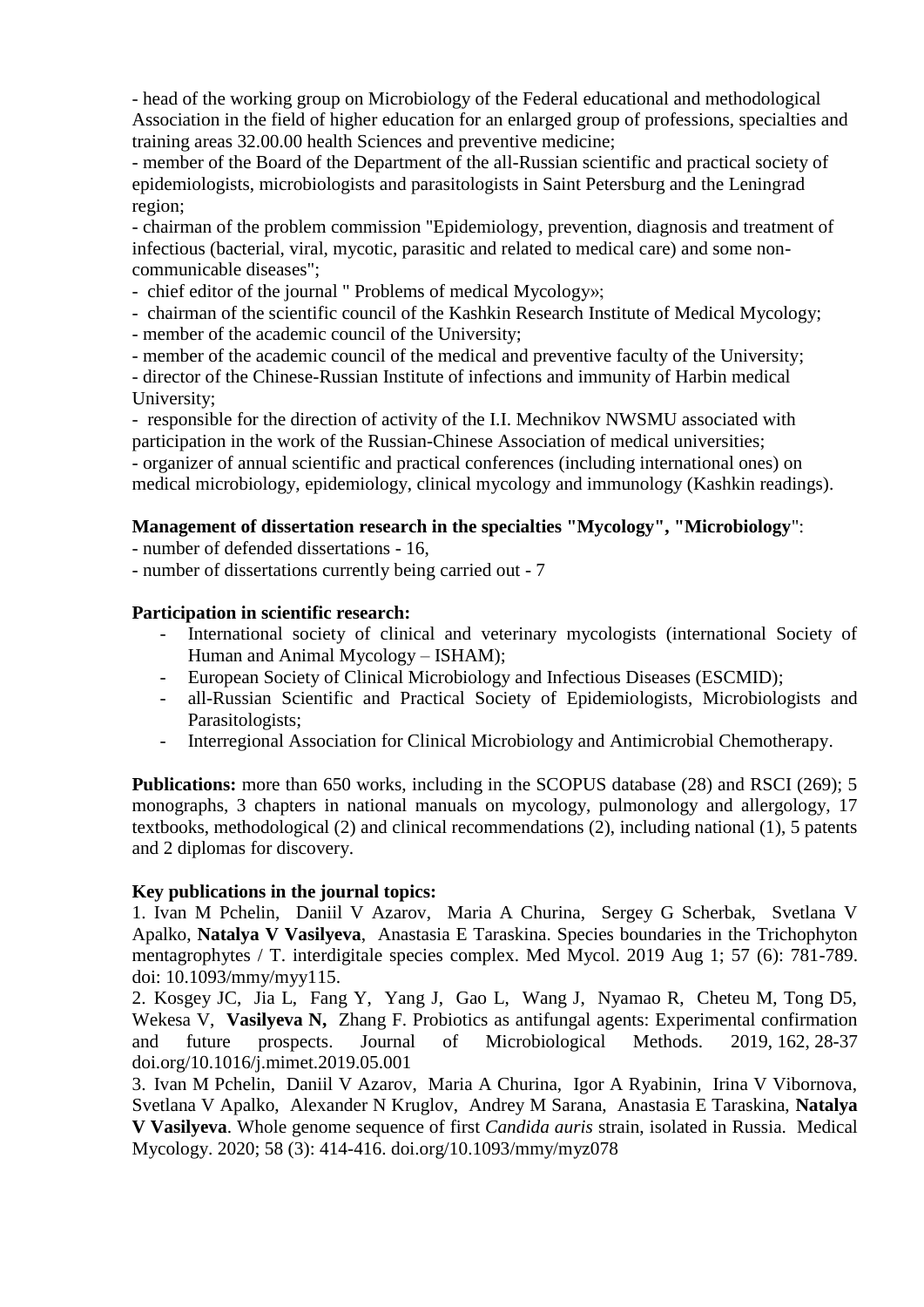4. Amaliya Stepanova, G Sybren de Hoog, **Nataliya Vasilyeva**, Konstantin Raznatovskiy, Galina Chilina. Ultrastructure of hyphal cells of Trichophyton tonzurans. Current Medical Mycology. 2020; 6 (1): 42-46 doi.org/10.18502/cmm.6.1.2508.

5. Yana Kozlova Ekaterina Frolova Aleksandra Uchevatkina Larisa Filippova Oleg Aak Ekaterina Burygina Anastasiya Taraskina **Natalia Vasilyeva**, Nikolay Klimko. Diagnostic markers of allergic bronchopulmonary aspergillosis in patients with severe asthma. Mycoses. 2020, 63(6), 596-603. doi.org/10.1111/myc.13083

6. Ivan M. Pchelin Yuri V. Mochalov Daniil V. Azarov Sofya A. Romanyuk Galina A. Chilina Irina V. Vybornova Tatiyana V. Bogdanova Vasily V. Zlatogursky Svetlana V. Apalko **Natalia V. Vasilyeva,** Anastasia E. Taraskina. Genotyping of Russian isolates of fungal pathogens Trichophyton rubrum, based on simple sequence repeat and single nucleotide polymorphism. Mycoses, 2020, 63(11), 1244-1254. DOI: 10.1111/myc.13162

7. Lina Jia, Janet Cheruiyot Kosgey, Jielin Wang, Jianxun Yang, Rose Magoma Nyamao, Yi Zhao, Xue Teng , Lei Gao, MartinTherese, Cheteu Wabo, **Natalia V. Vasilyeva**, Yong Fang, Fengmin Zhang. Antimicrobial and mechanism of antagonistic activity of Bacillus sp. A2 against pathogenic fungus and bacteria: The implication on Honey's regulatory mechanism on host's regulatory mechanism on host's microbiota. Food Science & Nutrition. 2020, 8(9), 4857-4867. DOI: 10.1002/fsn3.1770

8. Stepanova A.A., Sybren de Hoog G.B.C., **Vasilyeva N.V.,** Raznatovskiy, K.I., Chilina G.A. Ultrastructure of hyphal cells of *Trichophyton tonsurans* // Current Medical Mycology. – March 2020. – Vol. 6, Issue 1. – Pages 42-46

9. Ryabinin I.A., **Vasilyeva N.V.,** Bogdanova T.V. *Penicillium chrysogenum* proteins detected by Madi-Tof-mass-spectrometry of cellular extract // Mikologiya I Fitopatologiya. – 2020. – Vol. 54, Issue 6. – P. 436-445

10. Stepanova A.A., **Vasilyeva N.V.,** Kornisheva V.G., Raznatovsky K.I., Kotrekhova L.P., Avdeenko Y.L., Chilina G.A., Tomasheva A.O., Kaisi Z.A. Monitoring the treatment of onychomycosis with naftifine hydrochloride solution 1% using light and scanning electron microscopy // Klinicheskaya Dermatologiya i Venerologiya. – 2020. – Vol. 19, Issue 4. – P. 496- 504

#### **Patents and discoveries:**

1. A method for diagnosing of immunodeficiency in HIV-infection. Patent № 2134879 of 20.08.99. publ. 20.08.1999, bulletin №28

2. Strain of microscopic fungus *Aspergillus fumigatus* Frezenius 157/32 − producent of protein antigens for the diagnosis of mycogenic sensitization and allergies. Patent № 2172342 of 2001, publ. 20.08.2001, bulletin № 23

3. Method of growing of *Penecillium notatum* selected strain № 1043/2 for obtaining an allergen. Patent № 2213772 of 2003, application № 27.05.2003, Byul № 15; publ. 10.10.2003, bulletin № 28

4. Intracellular virus of the fungus *Fusarium javanicum* var. *radicicola* pathogenic to humans (discovery). Diploma for discovery № 326 "Intracellular virus", with priority from July 01, 1999 Moscow, registration № 406, February 05, 2007

5. The phenomenon of intensification of strains of the micromycete *Fusarium javanicum* var. *radicicola*. Diploma for discovery № 479 "The phenomenon of intensification of strains of the micromycete *Fusarium javanicum* var. *radicicola*" (Russian Federation), with priority from October 26, 1995, St. Petersburg, registration № 613. Application. 21.05.2014; Publ. 26.01.15

6. Method of mycosis diagnosis. Patent № 2584035 Russian Federation, IPC G 01 N 33/50. – №. 2015104841/15; application № 12.02.15; Publ. 20.05.16, bulletin № 14.

7. 3,5-Substituted derivatives of thiazolidine-2,4-dione with antimicrobial activity. Patent № 2690161 Russian Federation, IPC C07D 277/20, C07D 417/12, C07D 277/24, C07D 277/34, A61K 31/427, A61P 31/10. − №. 2018123535/18; application № 28.06.18; Publ. 31.05.19, bulletin № 16.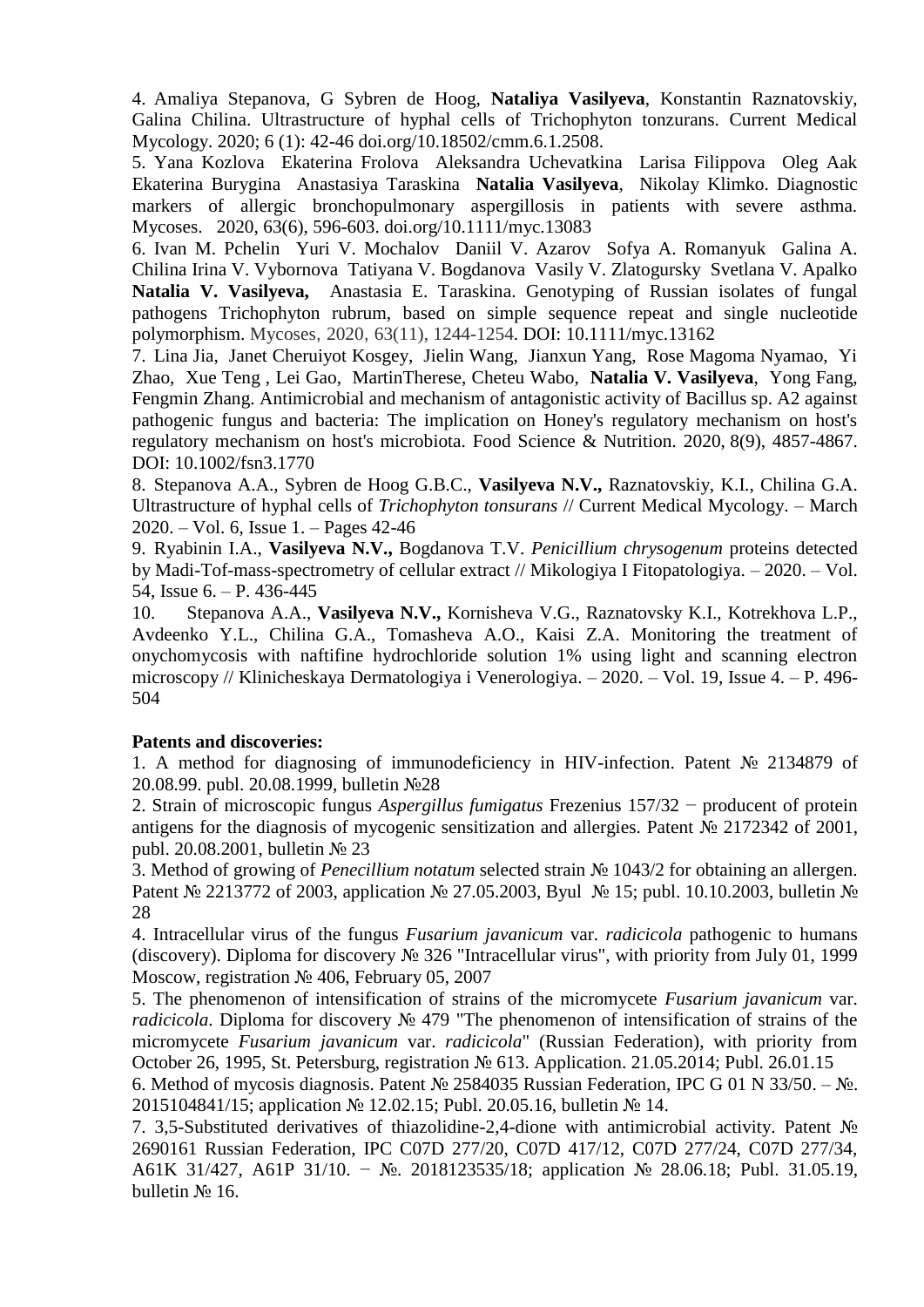## **Rewards:**

- Certificate of honor of the Ministry of health of the Russian Federation (2000);

- Medal for the 300th anniversary of Saint Petersburg (2003);

- Medal of the order "For merits before Fatherland" II degree (2006);

- Badge "Excellent health" (2010);

- Laureate of St. Petersburg Government for outstanding achievements in the field of higher and secondary vocational education in the nomination "Educational-methodical support of educational process, aimed at improving the quality of training" for 2018;

- Laureate of the all-Russian professional award in the field of laboratory medicine named after V.V. Menshikov in the category "Professional activity" for 2018.

## **Participation in research works:**

Topics of the state task

- "Morpho-biological features of pathogenic mucoromycetes - mycoses pathogens in patients with immunodeficiency" (2019-2021). Head of the work. Registration card № AAAA-A19- 119053190038-8 of 31.05.2019

- "Development of rapid methods for the diagnosis of mycoses and molecular markers of clinically significant micromycetes resistance to antifungal drugs" (2018-2020). Registration card № AAAA-A18-118052990083-4 dated 29.05.2018

- "Molecular predictors of the development of mycoses and mycoallergoses of various origins based on immunopathogenesis" (2016-2018). Head of the work. Registration card № AAAA-A16-116042010012-0 dated 20.04.2016

- "Study of molecular markers of mycosis risk and resistance of micromycetes to antifungal drugs at the genome and proteome level" (2015-2017). Head of the work. Registration card № 115041710034 of 17.04.2015

- "Study of morphological and biological features of micromycetes - pathogens of extra-hospital and in-hospital mycoses" (2012-2015). Performer. Registration card № 115041710037 dated 17.04.2015

- "Study of the features of the course of invasive aspergillosis in immunocompromised patients" (2012-2015). Performer. Registration card № 115041710038 dated 17.04.2015

- "Study of epidemiology, microbiological monitoring of nosocomial fungal infections, current hospital strains of pathogens of nosocomial infections. Development of new approaches to diagnosis and treatment" (2012-2015). Chief Executive. Registration card № 115041710041 dated 17.04.2015

#### **Initiative of the integrated research topics of the:**

-"Epidemiological, immunopathogenetic and clinical-laboratory features of the new coronavirus infection COVID-19" (2020-2022). Head of the work. Registration card № AAAA-A20- 120061690058-2 from 16.06.2020

- "Molecular and biological features of fungal pathogens and molecular mechanisms of mycosis immunopathogenesis as a basis for the development of new methods for the diagnosis, prevention and treatment of mycotic diseases" (2019). Order of the Rector of the I. I. Mechnikov NWSMU of the Ministry of Health of the Russian Federation № 263 of 21.02.2019.

- "Molecular and biological features of fungal pathogens and molecular mechanisms of mycotic immunopathogenesis as a basis for the development of new methods for the diagnosis, prevention and treatment of mycotic diseases" (2016-2018). Registration card № AAAA-A16- 116062810086-1 dated 28.06.2016

- "Microscopic fungi-biodestructors, allergoproducts, pathogens of extra-hospital and in-hospital mycoses: from traditional approaches to innovative technologies" (2011-2015). Head of the work. Registration card № 01201160840 dated 19.05.2011